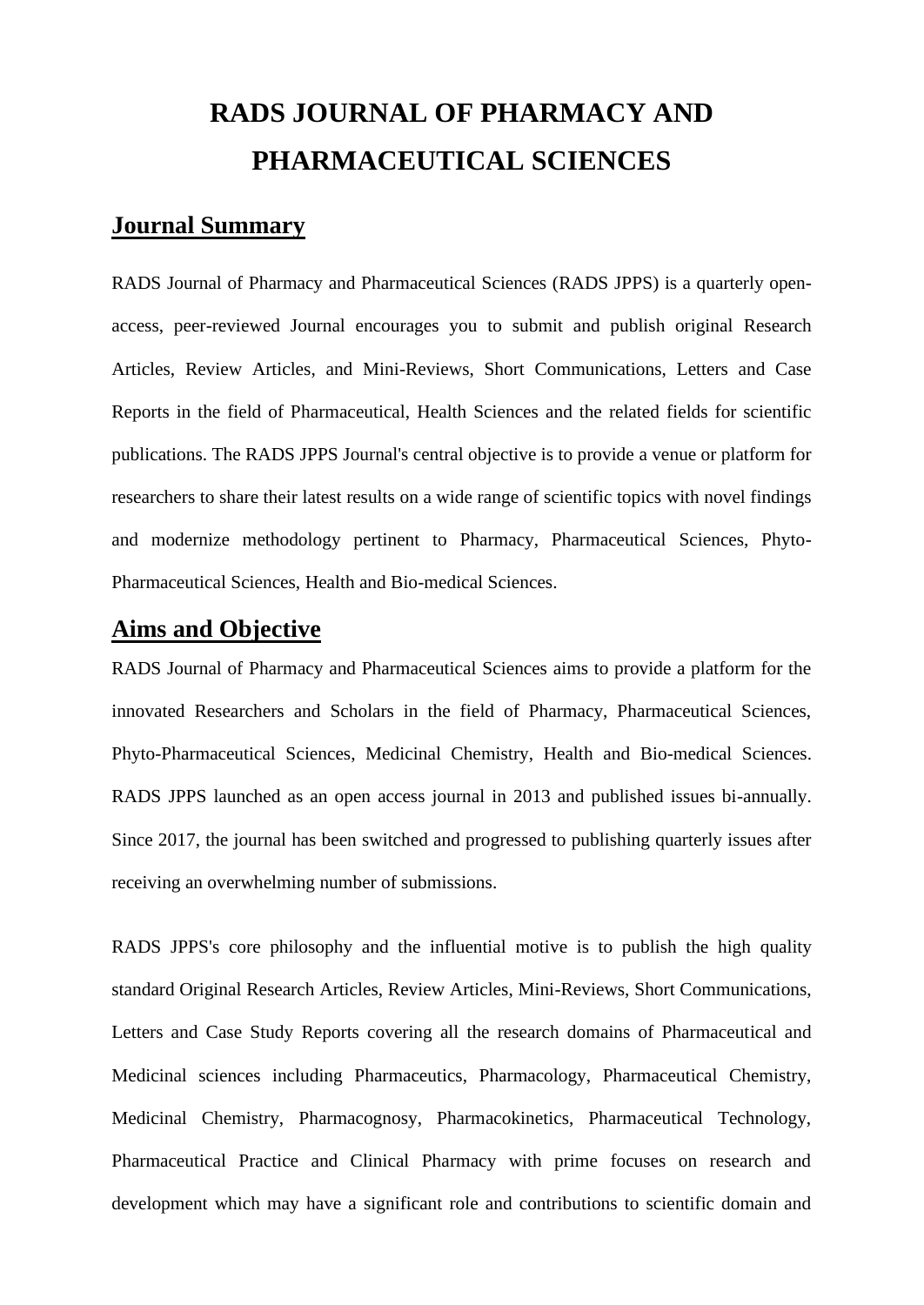health community aids.

Despite of these, it is interdisciplinary journal which aim to obtain and gather versatile approaches for a distinct and intellectual readership encompassing all over the world in the field of Pharmaceutical and the related Sciences. Authors may also publish signified original research which may contribute to scientific knowledge in Pharmacy and Pharmaceutical sciences in the field of Bioinformatics, Biotechnology, Computational Chemistry and Biology, Molecular Drug Design, Pharmaceutical Analysis and Toxicology of Pharmaceutical Interest.

Manuscripts submitted with the multiple authors would be examine and reviewed that all listed contributors concur with the submission agreement. It is not recommended that any form of article type be submitted and published elsewhere before submitting it to the RADS JPPS. During submission process for publications Authors should focus on the Journal's scope, relevance, significance and novelty of their research findings or any modernized research methodology used in the research should be stated in a covering letter.

### **Description**

#### **For Readers**

We invite readers to join and sign up for the peer - reviewed journal RADS JPPS's publishing alert notification service. Follow the [Register](http://jpps.juw.edu.pk/index.php/jpps/user/register) link reside at the top of the home page of RADS JPPS. Registered user may have received the update regarding each issue *via* E-mail. The piece of information regarding volume and issues of RADS JPPS also access the journal to claim a certain level of support or readership. Follow the journal's [Privacy Statement,](http://jpps.juw.edu.pk/index.php/jpps/about/submissions#privacyStatement) which assure and guarantees that the researchers' names and email addresses will not be publicly released for any purpose the researchers that their name and email address will not be displayed by means of any purpose.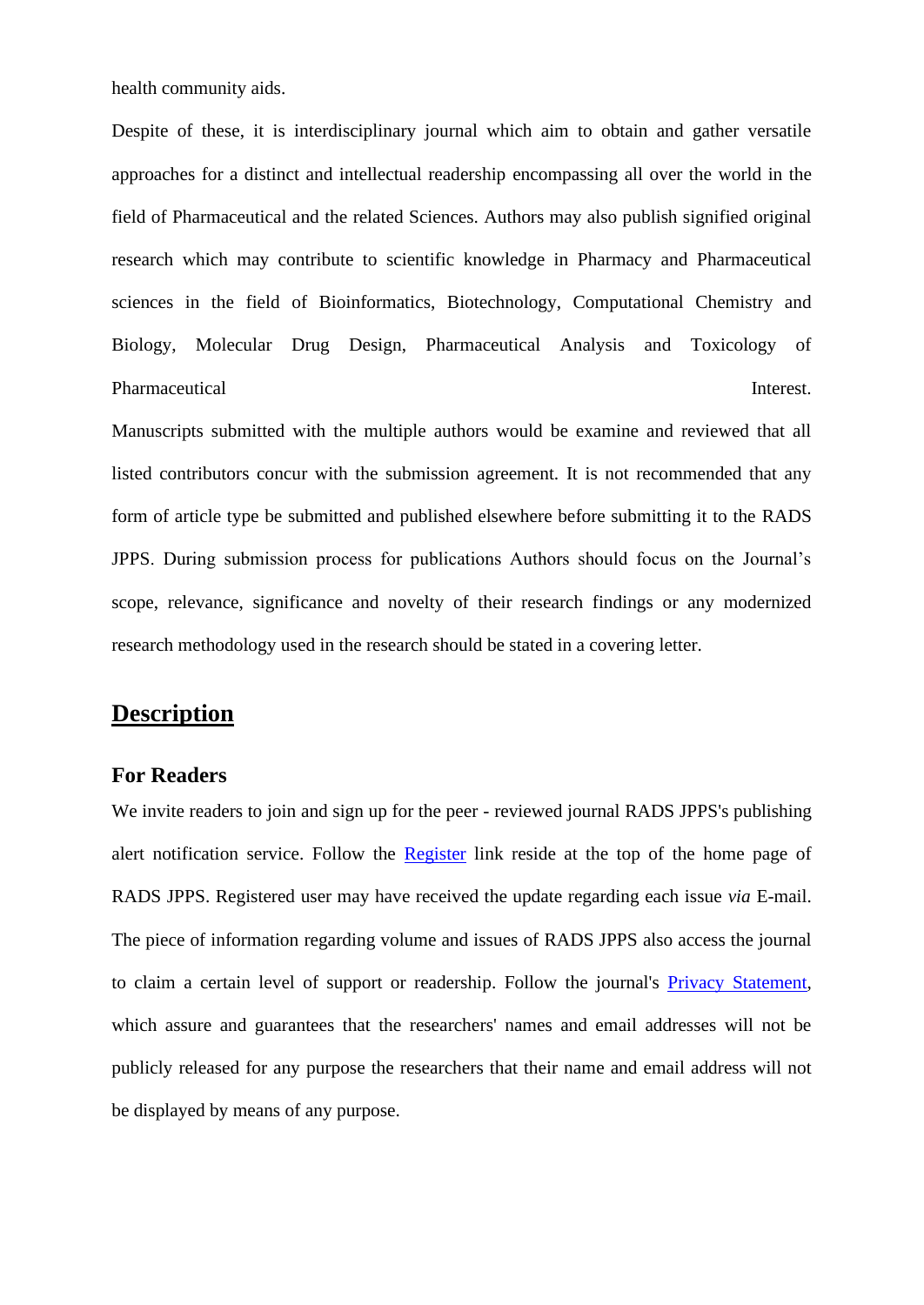### **For Authors**

RADS JPPS welcomes the author's interest for submitting a paper for the prestigious publication to the esteemed journal. Prior to submission, kindly follow the manuscript submission preparation checklist existing in the Panel [About the Journal](http://jpps.juw.edu.pk/index.php/jpps/about) followed by [Submission](http://jpps.juw.edu.pk/index.php/jpps/about/submissions) under Preparation Checklist. To ensure the RADS JPPS format, the author must adhere to the Author [Author Guidelines.](http://jpps.juw.edu.pk/index.php/jpps/author-guidelines) Pre-submission criteria to login as an Author, you must first register [register;](http://jpps.juw.edu.pk/index.php/jpps/user/register) if you are already registered, simply you can just [log in,](http://jpps.juw.edu.pk/index.php/index/login) initiate and follow the step-by-step submission process.

#### **For Librarians**

RADS JPPS assured librarians that this journal will be included to their library's electronic journal collection. It's also worth mentioning that this journal's open source publication system is acceptable for libraries to host and utilize with journal that their faculty groups are actively in editing (see [Open Journal Systems\)](http://pkp.sfu.ca/ojs).

We're dedicated to providing the tools and services librarians need to improve their libraries and get the most out of their RADS JPPS. Our goal is to collaborate with you to ensure that you have access to the most useful and relevant material and tools to help your scholars, researchers, students, instructors, and professionals promote discovery on a regular basis.

### **Ready to Submit**

Make sure you've completed the manuscript submission checklist below to offer your manuscript the best chance of being published. If required, please review the submission criteria once more if necessary.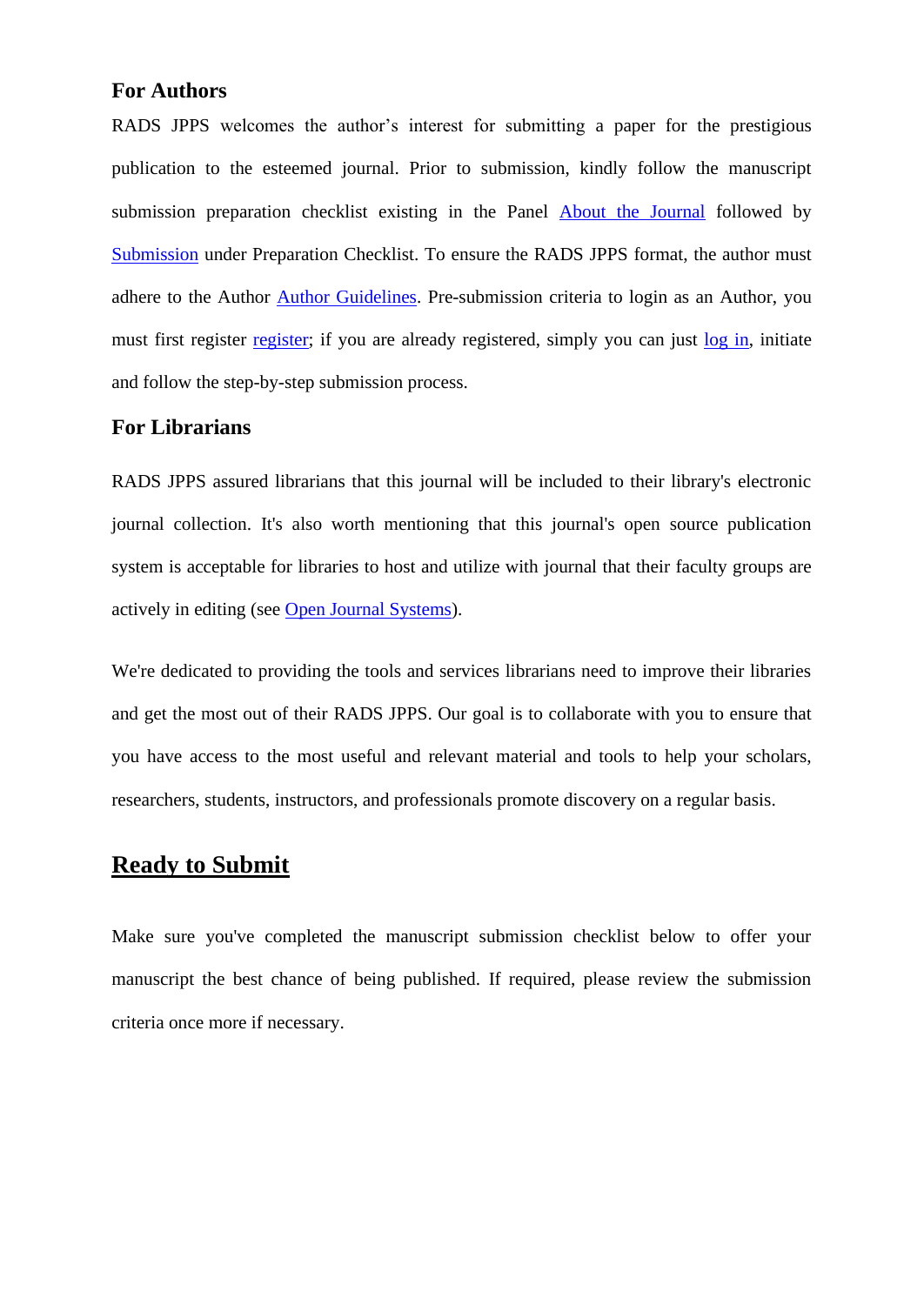### **Submission Preparation Checklist**

- $\checkmark$  When you submit a paper to RADS JPPS, we'll assume it hasn't been published or submitted anywhere else. If you have previously published or submitted comparable or related material, you must provide a copy of it with your manuscript submission. (or an explanation has been provided in Comments to the Editor).
- $\checkmark$  The institute's ethical approval should be included.
- $\checkmark$  The document file type for the submission is OpenOffice, Microsoft Word, or RTF.
- $\checkmark$  The URLs for the references have been supplied when they are available.
- $\checkmark$  The text is single-spaced; uses a 12-point font; employs italics, rather than underlining (except with URL addresses); and all illustrations, figures, and tables are placed within the text at the appropriate points
- $\checkmark$  All illustrations, figures, and tables are placed within the text at the appropriate points; the text is single-spaced; the font is 12-point; italics may be used instead of underlining (except for URL addresses).
- $\checkmark$  The work complies with the Author Guidelines' stylistic and bibliographic standards.
- $\checkmark$  All authors dully filled out the undertaking form completely, with all parts completed and detailed author contributions mentioned.
- $\checkmark$  Once you've finished the checklist, you're ready to submit your manuscript. Please click the button below to continue.

# **Copyright**

Submitting a manuscript to a journal implies that the work has not previously been published in any other journal, printed or online (save as an abstract or an academic thesis), and that it is not currently being considered for publication elsewhere.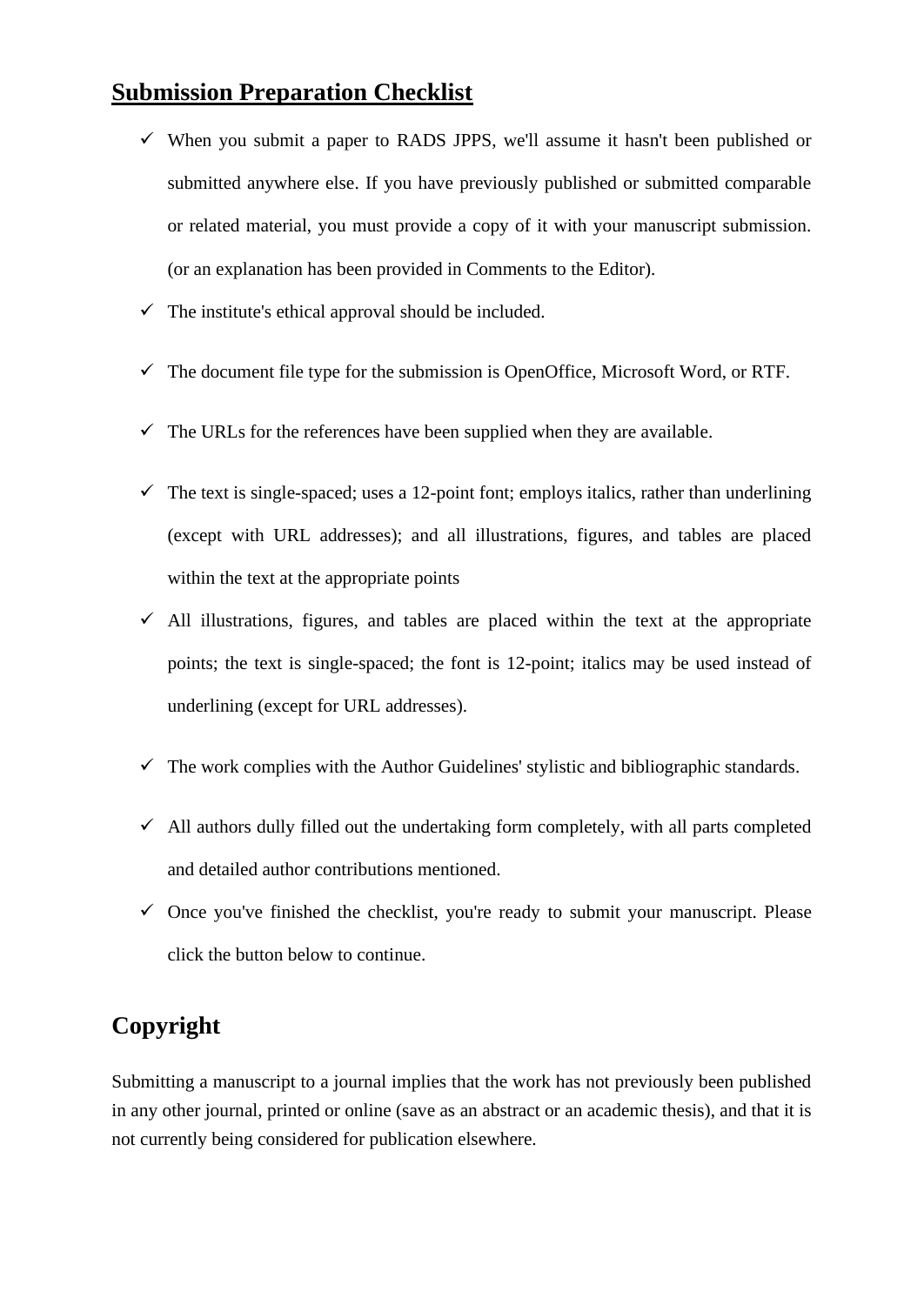# **Waiver Policy**

Manuscript submission and publishing are both free of charge. There are no article processing or submission fees.

# **Plagiarism Policy**

Manuscripts should be reviewed for plagiarism before submission, and no more than 19% of the content should be plagiarized. The editorial board also examines papers for plagiarism, and if more than 19% is detected, the authors are contacted and requested to change the manuscript's content.

### **Peer-Review Process**

All articles submitted for publication are subjected to double-blind peer review by, generally three, neutral distinguished scholars; one is an editorial board member and the other two are external reviewers. Throughout the review process, both the reviewer and author identities are shielded from the reviewers, and vice versa. This assures that the reviewers' assessments of the article are free of bias. The evaluation procedure might take up to 45 days. Decisions will be made as soon as feasible, and reviewer(s) comments will be forwarded to the author for revision.

After reviewing the opinions of the external evaluators, the Editor-in-Chief may suggest the acceptance or rejection of a manuscript, or he/she may seek assistance and advice from additional experts in the area, if necessary. Following review of the article by at least two independent experts, as well as the Editor's assessment, a decision is conveyed to the authors, could be: Accept without modifications, (ii) Revisions recommended, or (iii) Reject.

# **Covering Letter**

The manuscript should be accompanied by a Covering letter signed by corresponding and coauthors.

# **Author's Under taking**

The manuscript should be accompanied by a undertaking form dull filled with all authors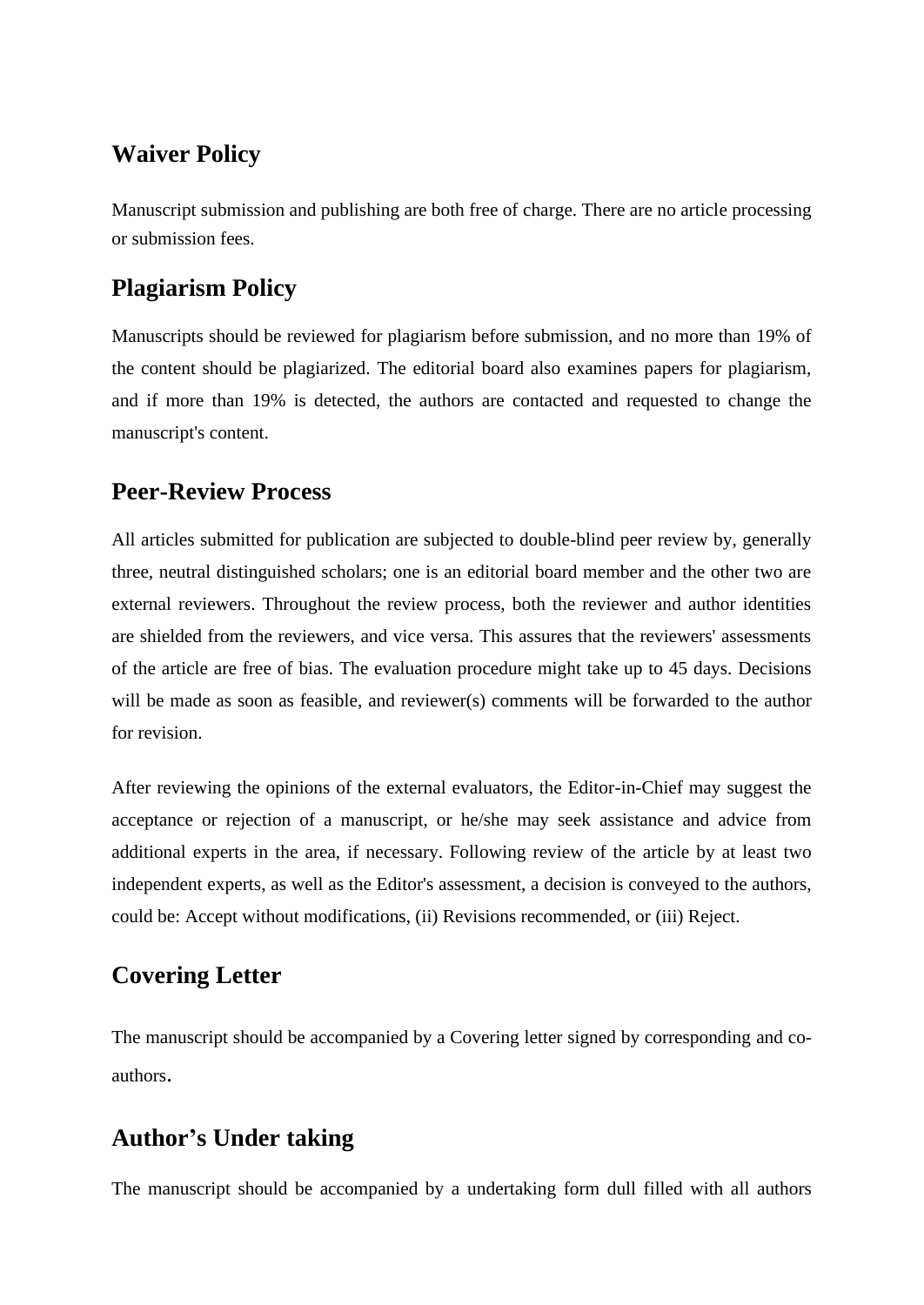with detailed author contributions mentioned.

# **Author Guidelines**

**RADS Journal of Pharmacy and Pharmaceutical Sciences** publishes original research that enhances scientific knowledge in the field of Pharmaceutical Sciences. The journal's objective is to publish innovative, updated, and high-quality research, integrating conceptual, empirical and research articles.

**RADS Journal of Pharmacy and Pharmaceutical Sciences** publishes original research in various formats including: Guests Editorials on the highlighted issue of current interest, Original Article, Review Article, Mini-review, Short communication, Letter to the Editor and Registered Case Study or Report. For Registered Reports, see section [below.](https://www.nature.com/srep/author-instructions/submission-guidelines#registeredreports) In most cases, we do not impose strict limits on word count or page number. However, we strongly recommend that you write concisely and stick to the following article type format guidelines:

# **Format for Original Article**

#### **Title Page:**

The title should be no more than 20 words.

Full name of the all Co-authors, Designation with Department, Affiliated Institution, Complete Postal address, & Email address.

For Correspondence Author make sure that e-mail address and the complete postal address along with his/her telephone number (with country and area code) must also be mentioned.

**Abstract**: It should be no more than 200 words. Please do not include any references in your Abstract. Make sure it serves both as a general introduction to the topic and as a brief, nontechnical summary comprising of objective, methodology, main results and their implications. It should be in structured format with the following subheadings: 1. Back ground 2. Objective. 3. Methodology. 4 Results. 5. Conclusion. 6. Key words

**Keywords**: Maximum 05 keywords are allowed below the Abstract Section.

**Main Article:** The main text should be no more than 3,000 words (not including Abstract, References, Tables and Figures Captions and Legends).

The main Article comprised of

- ➢ **Title**
- ➢ **Title Page**
- ➢ **Keywords**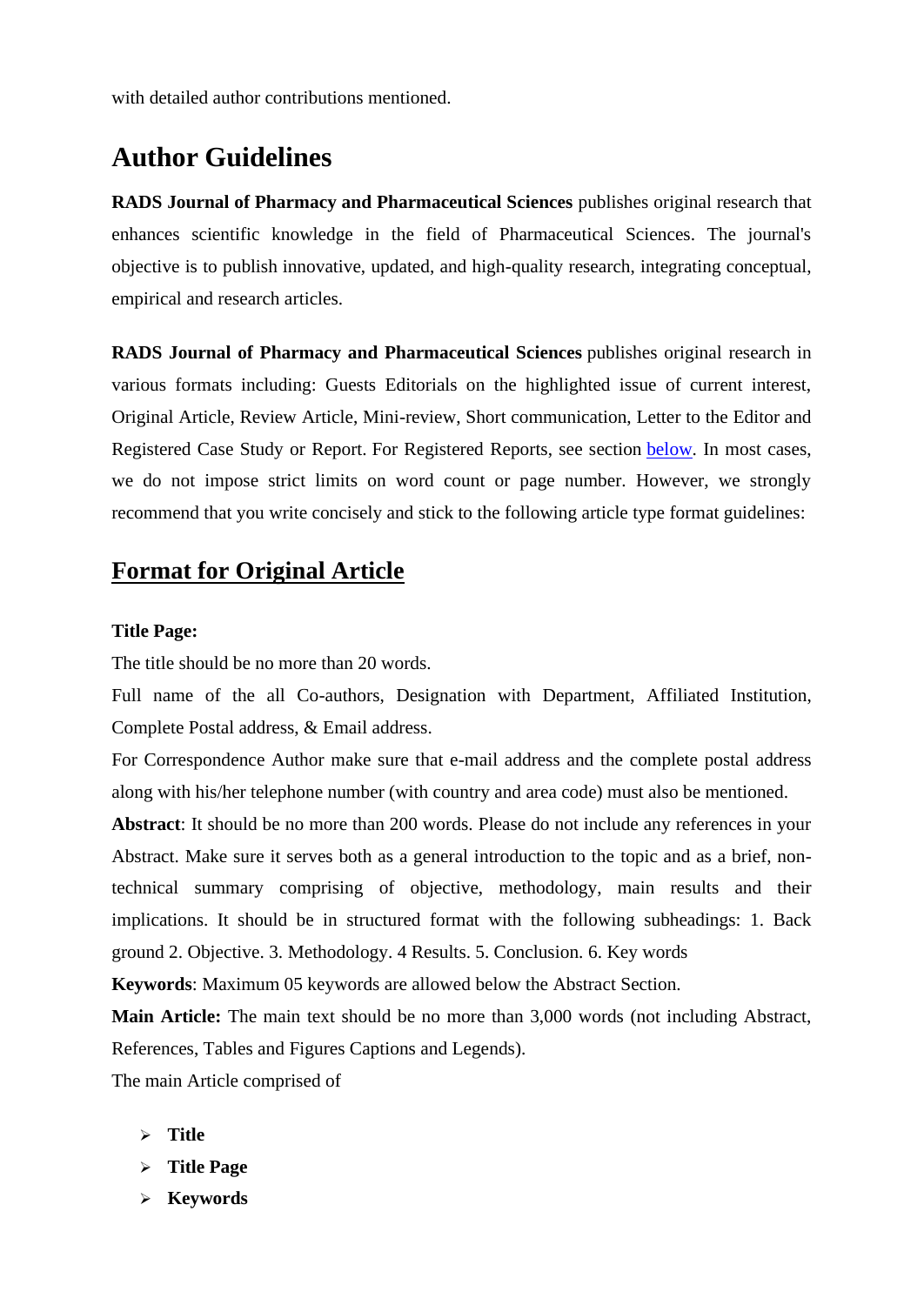- ➢ **Text Organization**
- ➢ **Conclusion**
- ➢ **List of Abbreviations (if any)**
- ➢ **Consent for Publication**
- ➢ **Availability of Data and Materials**
- ➢ **Funding**
- ➢ **Conflict of Interest**
- ➢ **Acknowledgements**
- ➢ **References** (See References for style and format)
- ➢ **Appendices**
- ➢ **Figures/Illustrations (if any)**
- ➢ **Chemical Structures (if any)**
- ➢ **Tables (if any)**
- ➢ **Supportive/Supplementary Material (if any)**

#### **CONFLICT OF INTEREST/ DISCLOSURE**

All authors should declare any conflict of interest. Any grants or honorarium, credits and promotions, memberships or any personal or professional relationships which may appear to influence the manuscript should be declared. Such competing interests are not unethical but should be declared. Nonmonetary disclosures regarding being part of a thesis or dissertation, a pilot project or an ongoing study should be made explicitly at the time of submission.

#### **FUNDING**

Any organization/company or institution who has financially contributed to the study must be acknowledged.

Nonmonetary disclosures regarding being part of a thesis or dissertation, a pilot project or an ongoing study should be made explicitly at the time of submission.

### **CONSENT**

If applicable authors must state that the consent of the patient/guardian was taken prior to the writing of the manuscript.

### **Format for Review Article**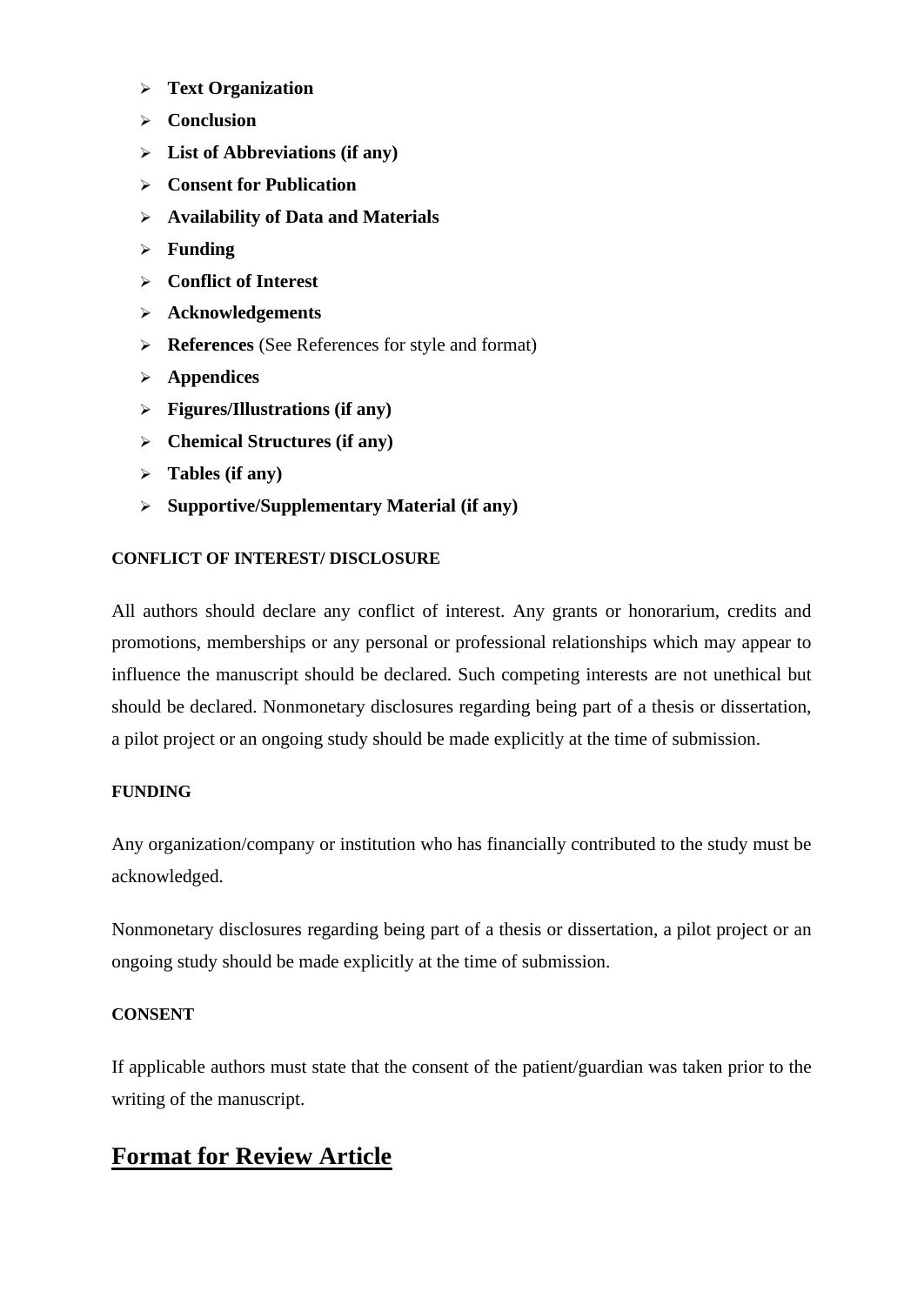The main text should be no more than 4,500 words (not including Abstract, References, Tables and Figures Captions and Legends)

#### **Abstract:**

It should contain approximately 200 to 300 words. It includes a summary of the review question, the primary study reviewed and conclusions of the study  $\&$  Keywords (Minimum of 6). Note that you should not cite references in the abstract

#### **Main Article:**

Introduction: Write the topic of the study, which serves as the identification sentence. It should indicate what the article contains. Clearly outline the order in which every sub-topic will be discussed to give the reader background information needed to understand the sections in the article.

**Body:** This includes the subtopics that you are addressing and discussion.

**Conclusion:** It should briefly state your rationale for your review and the purpose of the article.

**References:** Use a standardized reference system. Use Vancouver style. (Maximum of 50- 60) see the [Reference Style.](Journal%20Summary.docx)

### **Format for Mini-Review/ Short Communication**

The main text should be no more than 2,000 words (not including Abstract, References, Tables and Figures Captions and Legends)

### **Abstract:**

It should contain approximately 200 to 300 words. It includes a summary of the review question, the primary study reviewed and conclusions of the study & Keywords (Minimum of 6). Note that you should not cite references in the abstract

### **Main Article:**

Introduction: Write the topic of the study, which serves as the identification sentence. It should indicate what the article contains. Clearly outline the order in which every sub-topic will be discussed to give the reader background information needed to understand the sections in the article.

**Body:** This includes the subtopics that you are addressing and discussion.

**Conclusion:** It should briefly state your rationale for your review and the purpose of the article.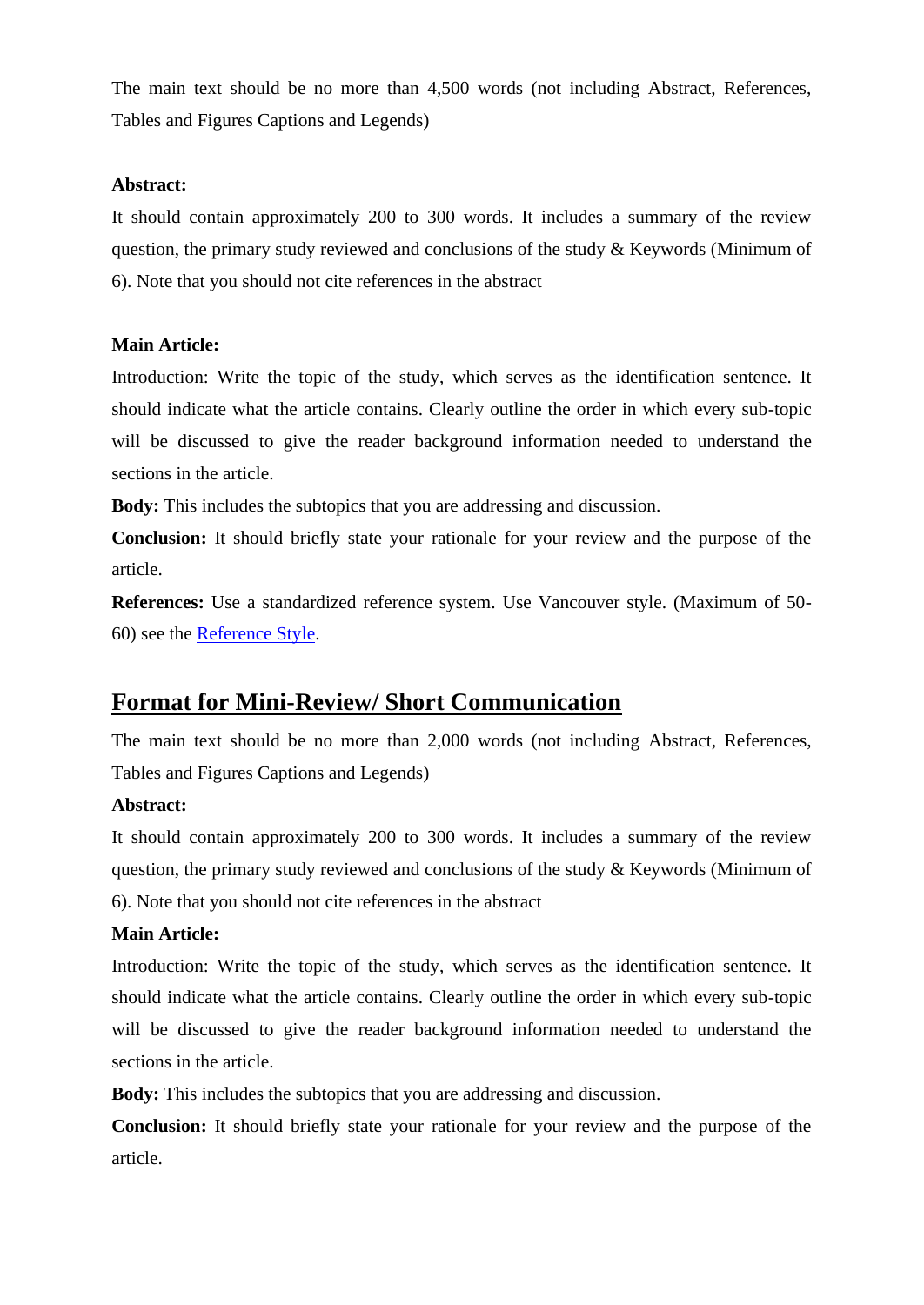**References:** Use a standardized reference system. Use Vancouver style. (Maximum of 50- 60) see the [Reference Style.](Journal%20Summary.docx)

### **Format for Case Report**

The main text should be no more than 4,500 words.

It is expected that submitted Case Reports will include a detailed analysis of the case and a review of the available literature. Only those case reports which are truly original and are likely to significantly influence medical practice are considered for publication. Others may be considered for publication in an abbreviated form as a letter to the editor.

**Abstract:** A brief abstract about case & keywords

**Introduction:** Introduction about subject

**Case Report:** Case report explained in detail

**Results & Discussion:** Scientifically discuss the results achieved from the case

**Conclusion:** It should briefly state the achieved conclusion for your case report.

**References:** Use a standardized reference system. Use Vancouver style. (Minimum 10 to Maximum 15)

### **Format for Letter to Editor**

The main text should be no more than 1000 words.

Letters written to the editor or the author should contain objective, and constructive interpretations or discussions on medical, scientific or general areas of interest.

They should have an objective, and give a message with a brief and clear language.

**References:** Use a standardized reference system. Use Vancouver style. (Minimum 05 to Maximum 10)

### **Preparation of Figures and Tables**

Figures and tables (display items) are frequently the most efficient method to communicate enormous quantities of complex information that would be difficult to describe in language.

Many viewers will merely look at your display elements without reading your manuscript's core material. As a consequence, make sure your display elements can stand alone from the text and properly explain your most important outcomes.

**Tables** are a quick and easy method to convey big quantities of information. You should carefully develop them so that you can effectively convey your findings to busy researchers.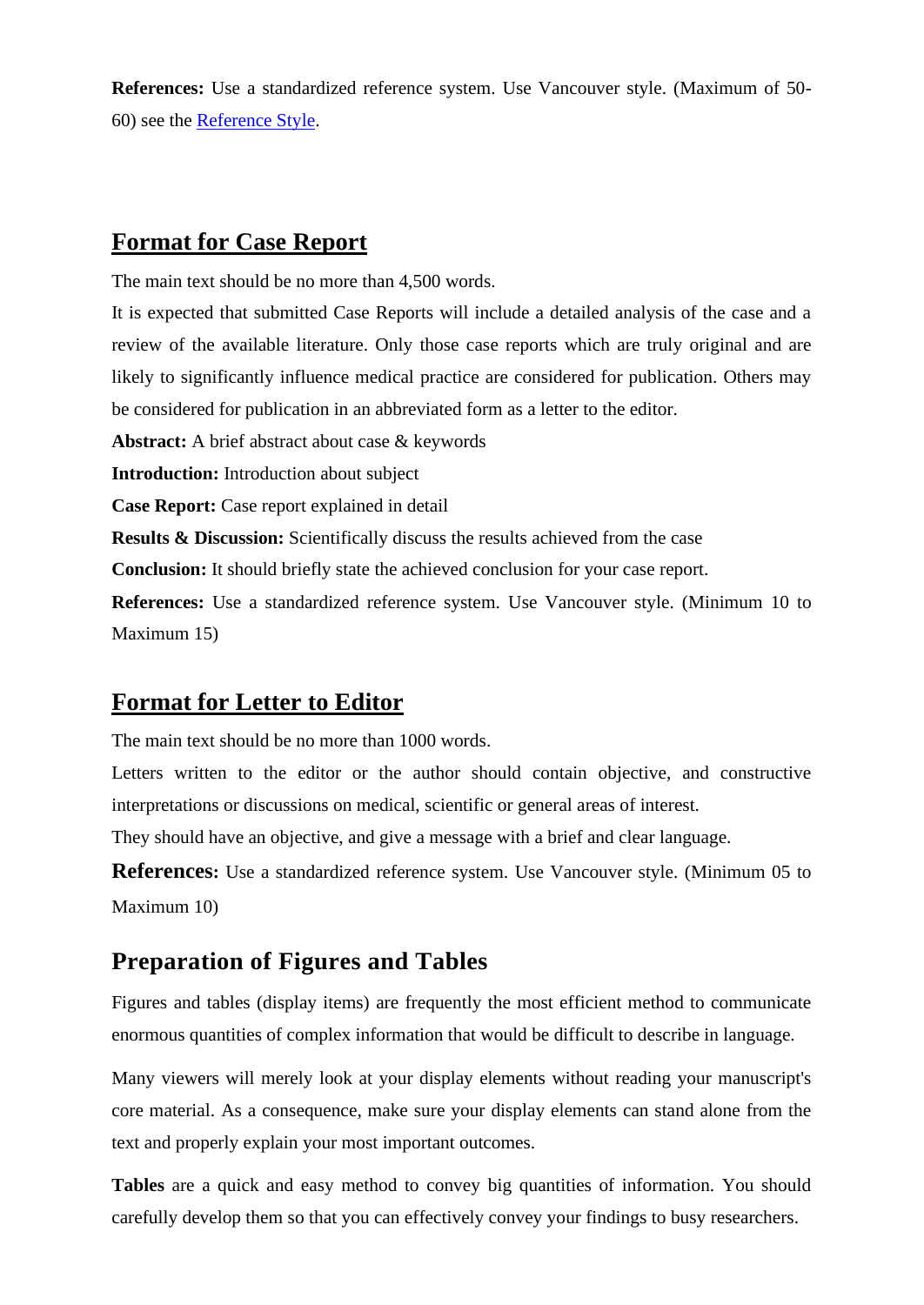The following is an example of a well-designed table:

- ➢ **Clear and concise legend/caption**
- ➢ **Data divided into categories for clarity**
- ➢ **Sufficient spacing between columns and rows**
- ➢ **Units are provided**
- ➢ **Font type and size are legible**

**Figures** are ideal for presenting:

- ✓ **Images**
- ✓ **Data plots**
- ✓ **Maps**
- ✓ **Schematics**

Only black & white photo graphs can be submitted because the layout of the journal supports only black and white color. Just like tables all figures need to have a clear and concise legend caption to accompany them.

#### **Images**

Images assist readers in visualizing the information you are attempting to convey. It is sometimes difficult to be appropriately detailed with words. Images can aid in the precision required for a scientific publication. For example, just stating, "The surface contained nanometer size characteristics," may not suffice. It would be good in this scenario to give a microscope image. For images, be sure to:

- $\checkmark$  Include scale bars
- $\checkmark$  Consider labeling important items
- $\checkmark$  Indicate the meaning of different colors and symbols used

#### **Data plots**

Data plots quickly express enormous amounts of information. Typically, the purpose is to demonstrate a functional or statistical link between two or more objects. However, details regarding individual data points are frequently ignored in order to emphasize the link demonstrated by the collection of points. Here, we have examples of figures combining images and plots in multiple panels. For data plots, be sure to:

- $\checkmark$  Label all axes
- $\checkmark$  Specify units for quantities
- $\checkmark$  Label all curves and data sets
- $\checkmark$  Use a legible font size

#### **Drug Name**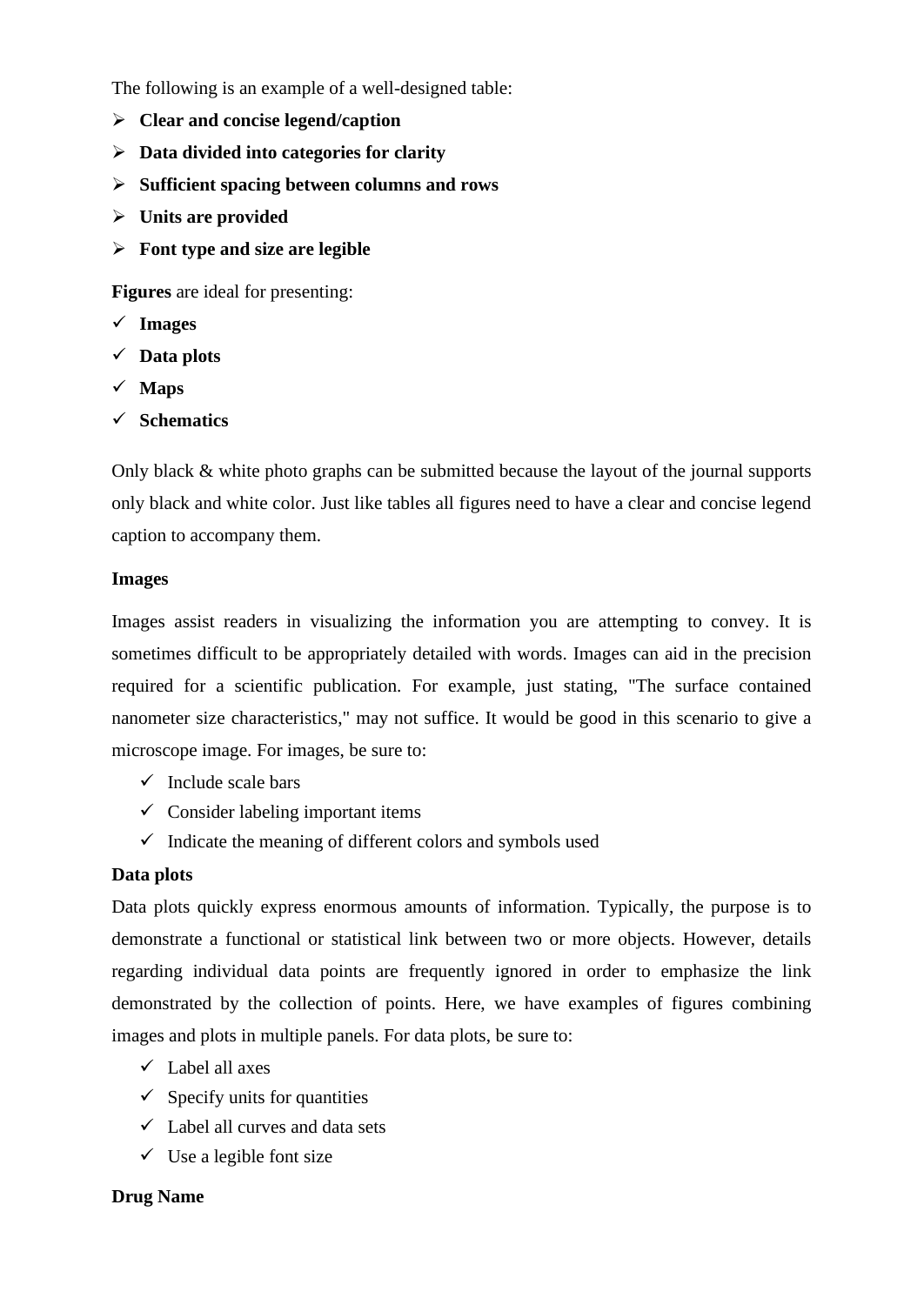Generic names should be used. When proprietary brands are used in research, include the brand name and the name of the manufacturer in parentheses after first mentioning of the generic name in the Methods section.

### **Instruction for References Formats**

In Vancouver style, all references should be numbered consecutively [throughout square brackets] in the text and listed in the reference section in the same numerical sequence.

### *Reference Lists*

Different reference formats have different rules for citation. See below for some common format examples.

### *Journal Article*

The required information for a journal article is author, abbreviated journal title, year, publication, volume number, and initial page of cited article, though complete pagination is possible. It is necessary to list all authors if the total number of author is six or less and for more than six authors use three authors and then et al (the term "*et al.*" should be in italics). Journal abbreviations should follow the Index Medicus/MEDLINE. Capitalize the first letter of the first word in the title. The rest of the title is in lower-case, with the exception of proper names.

**[1]** Al-Habian A, Harikumar PE, Stocker CJ, Langlands K, Selway JL. Histochemical and immunohistochemical evaluation of mouse skin histology: comparison of fixation with neutral buffered formalin and alcoholic formalin. J Histotechnol. 2014 Dec;37(4):115-24.

**[2]** Guilbert TW, Morgan WJ, Zeiger RS, Mauger DT, Boehmer SJ, Szefler SJ, et al. Longterm inhaled corticosteroids in preschool children at high risk for asthma. N Engl J Med. 2006 May 11;354(19):1985-1997.

### *Edited Book*

**[3]** Blaxter PS, Farnsworth TP. Social health and class inequalities. In: Carter C, Peel JR, Eds. Equalities and inequalities in health. 2nd ed. London: Academic Press 1976; pp. 165-78.

### *Chapter in a Book*

**[4]** Phillips SJ, Whisnant JP. Hypertension and stroke. In: Laragh JH, Brenner BM, Eds. Hypertension: pathophysiology, diagnosis, and management. 2nd ed. New York: Raven Press 1995; pp. 465-78.

### *Patent*

**[5]** Larsen CE, Trip R, Johnson CR. Methods for procedures related to the electrophysiology of the heart. US Patent 5529067, 1995.